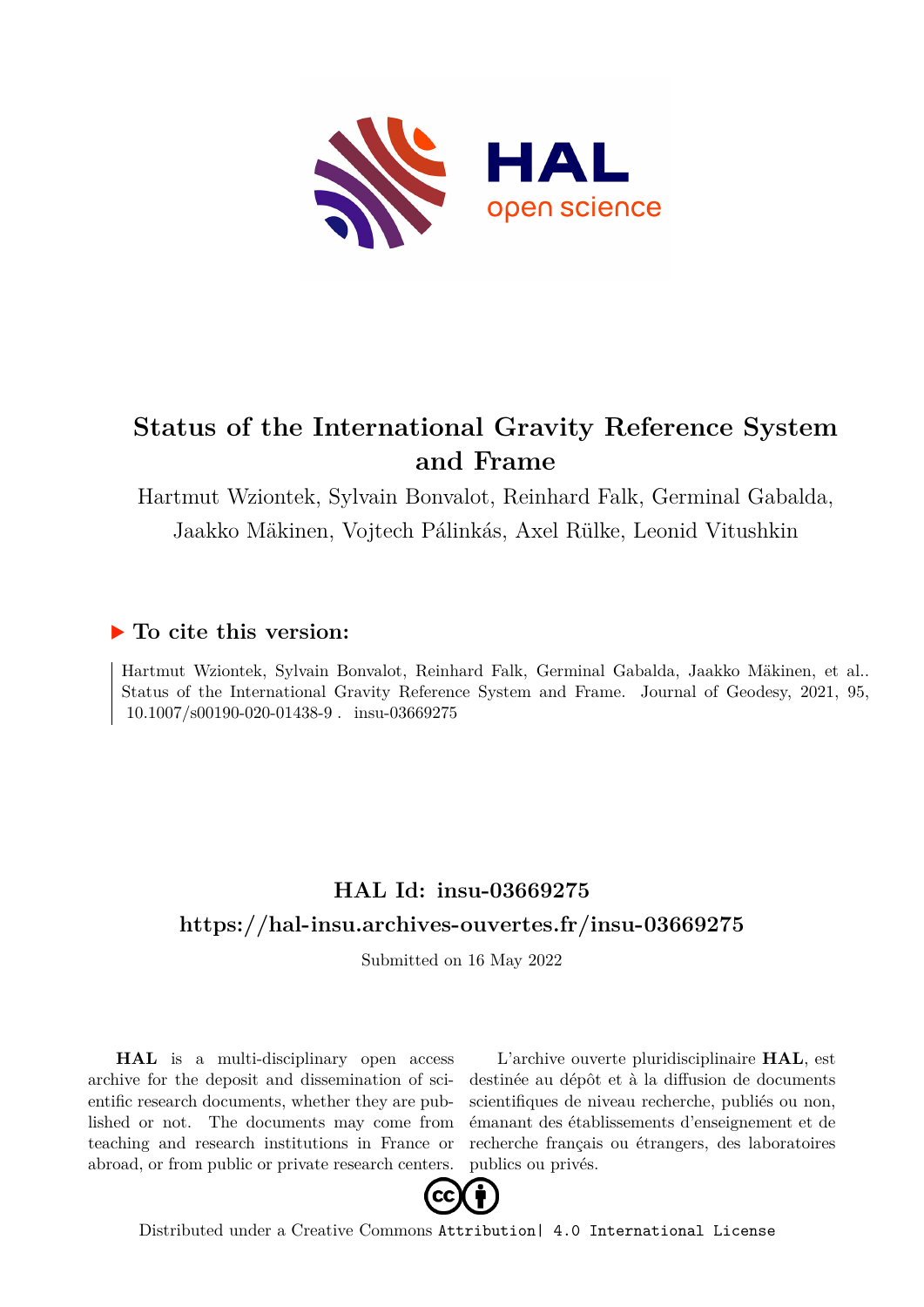#### **ORIGINAL ARTICLE**



# **Status of the International Gravity Reference System and Frame**

**Hartmut Wziontek<sup>1</sup> · Sylvain Bonvalot<sup>2</sup> · Reinhard Falk<sup>3</sup> · Germinal Gabalda<sup>2</sup> · Jaakko Mäkinen[4](http://orcid.org/0000-0002-7274-6376) · Vojtech Pálinká˘s[5](http://orcid.org/0000-0002-4999-9156) · [A](http://orcid.org/0000-0003-4139-714X)xel Rülke[1](http://orcid.org/0000-0003-1299-0163) · Leo[nid](http://orcid.org/0000-0002-2753-4163) Vitushkin<sup>6</sup>**

Received: 20 May 2020 / Accepted: 11 September 2020 / Published online: 8 January 2021 © The Author(s) 2020

#### **Abstract**

The increasing importance of terrestrial gravimetry in monitoring global change processes, in providing a reference for satellite measurements and in applications in metrology necessitates a stable reference system reflecting the measurement accuracy achievable by modern gravimeters. Therefore, over the last decade, the International Association of Geodesy (IAG) has developed a system to achieve accurate, homogeneous, long-term global recording of Earth's gravity, while taking advantage of the potential of today's absolute gravity measurements. The current status of the International Gravity Reference System and Frame is presented as worked out by the IAG Joint Working Group 2.1.1 "Establishment of a global absolute gravity reference system" during the period 2015–2019. Here, the system is defined by the instantaneous acceleration of free-fall, expressed in the International System of Units (SI) and a set of conventional corrections for the time-independent components of gravity effects. The frame as the systems realization includes a set of conventional temporal gravity corrections which represent a uniform set of minimum requirements. Measurements with absolute gravimeters, the traceability of which is ensured by comparisons and monitoring at reference stations, provide the basis of the frame. A global set of such stations providing absolute gravity values at the microgal level is the backbone of the frame. Core stations with at least one available space geodetic technique will provide a link to the terrestrial reference frame. Expanded facilities enabling instrumental verification as well as repeated regional and additional comparisons will complement key comparisons at the level of the International Committee for Weights and Measures (CIPM) and ensure a common reference and the traceability to the SI. To make the gravity reference system accessible to any user and to replace the previous IGSN71 network, an infrastructure based on absolute gravity observations needs to be built up. This requires the support of national agencies, which are encouraged to establish compatible first order gravity networks and to provide information about existing absolute gravity observations.

**Keywords** Gravity reference system and frame · Absolute gravimeter

B Hartmut Wziontek hartmut.wziontek@bkg.bund.de

- <sup>1</sup> Federal Agency for Cartography and Geodesy (BKG), Leipzig, Germany
- <sup>2</sup> International Gravimetric Bureau, GET (IRD, CNRS, UPS, CNES), Toulouse, France
- <sup>3</sup> Federal Agency for Cartography and Geodesy (BKG), Frankfurt/Main, Germany
- <sup>4</sup> Finnish Geospatial Research Institute (FGI), Masala, Finland
- <sup>5</sup> Research Institute of Geodesy, Topography and Cartography, Geodetic Observatory Pecný, Ondřejov, Czech Republic
- <sup>6</sup> D.I. Mendeleyev Institute for Metrology, St. Petersburg, Russia

# **1 Introduction**

As delineated by Wilmes et al. (2016), a new gravity reference system needs to be established to overcome the discrepancy between the high accuracy achieved with current absolute gravimeters and the hitherto valid gravity reference system of the International Association of Geodesy (IAG), the International Gravity Standardization Net 1971 (IGSN71) (Morelli et al. 1974). Although it is widely used, at an uncertainty level of  $10^{-6}$  m s<sup>-2</sup> it fulfills neither the requirements nor the accuracy for the understanding of the Earth's System and applications in metrology.

Besides several successful prototypes, absolute gravimeters with an uncertainty in the few microgal level (1 $\mu$ Gal = 10−<sup>8</sup> m s−2) like FG5 (Niebauer et al. 1995) and FG5–X (Niebauer et al. 2011) are commercially available and widely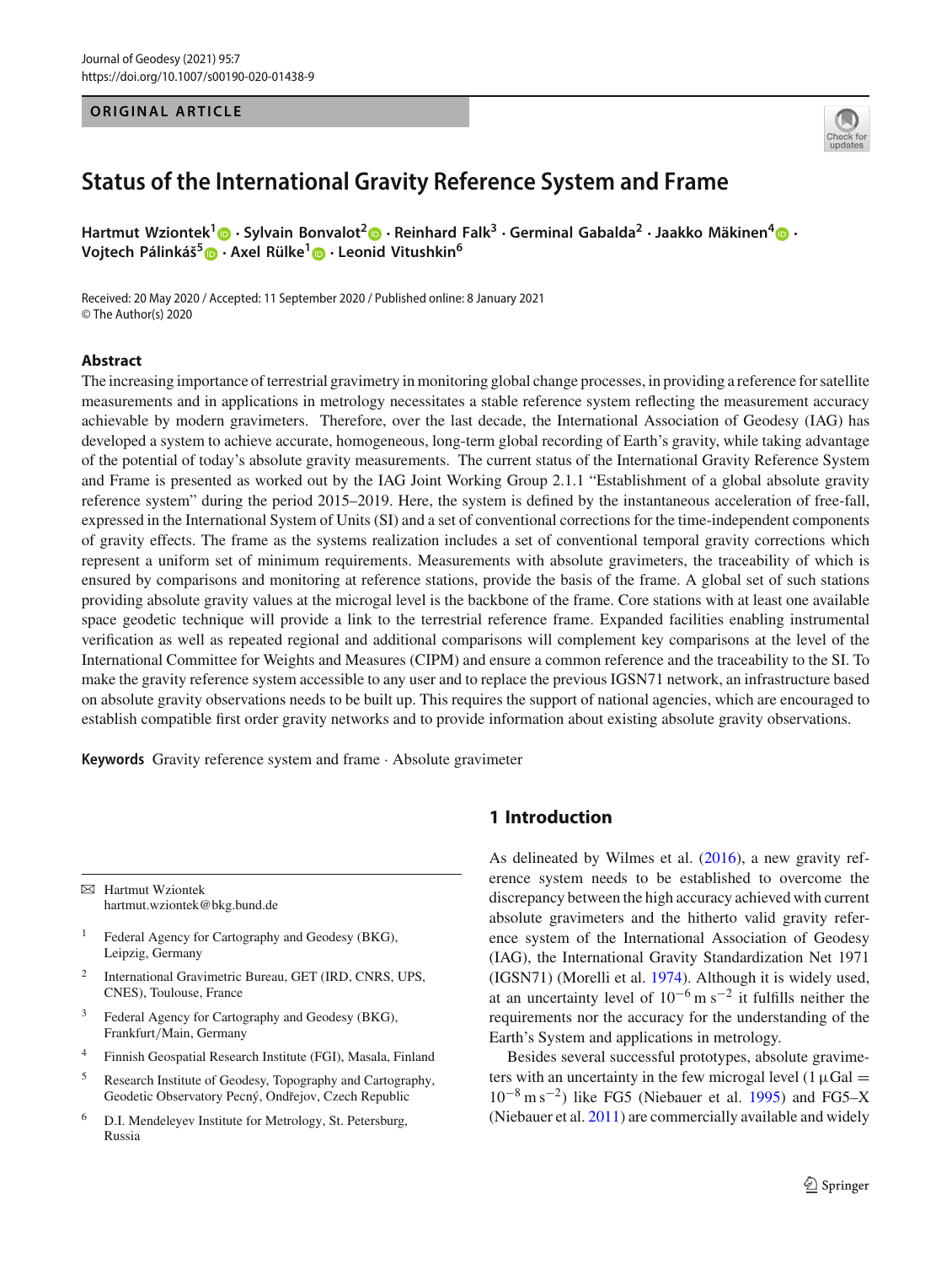| Reference system                                                                                                                                                                                           | Reference frame                                                                                                                                                                                                                                                           |
|------------------------------------------------------------------------------------------------------------------------------------------------------------------------------------------------------------|---------------------------------------------------------------------------------------------------------------------------------------------------------------------------------------------------------------------------------------------------------------------------|
| <i>The fundamental principles:</i> The definition of gravity must be stable<br>over time.                                                                                                                  | <i>The realization of the system:</i> The numbers actually obtained.                                                                                                                                                                                                      |
| Instantaneous acceleration of free-fall expressed in the International<br>System of Units (SI)                                                                                                             | Observations with absolute gravimeters: (epoch, position, gravity,<br>vertical gravity gradient, reference height)                                                                                                                                                        |
| Set of conventional corrections<br>- Zero-tide system<br>- Standard atmosphere ISO 2533:1975<br>- Earth rotation axis IERS reference<br>pole define the conventional quantity<br>"acceleration of gravity" | Comparisons of absolute gravimeters: traceability and compatibility of<br>the observations and the processing, assessment of systematic effects<br>Set of conventional models for correction of temporal changes (tides,<br>ocean tide loading, atmosphere, polar motion) |
|                                                                                                                                                                                                            | Compatible infrastructure (markers, points) and documentation<br>(database)                                                                                                                                                                                               |

used today. Field versions (e.g., A10 by Micro-g LaCoste) allow surveys with an accuracy of  $5-10 \mu Gal$  (Falk et al. 2012), and the rapid development of quantum gravimeters (Gillot et al. 2016; Freier et al. 2016) opens up new perspectives and has brought with the Absolute Quantum Gravimeter (AQG) a first model on the market (Ménoret et al. 2018). Such instrumentation guaranteeing a relative accuracy of  $10^{-8}$  and better has been demonstrated to be relevant in metrology for the realization of the definition of the kilogram with the Kibble balance (Robinson 2011; Robinson and Schlamminger 2016) and in geosciences to study geodynamics, hydrology and global change in the Earth system (Van Camp et al. 2017).

Following IAG Resolution No. 2 "Establishment of a Global Absolute Gravity Reference System"1 adopted at the XXVI, General Assembly of the International Union of Geodesy and Geophysics (IUGG) in Prague 2015, the IAG Joint Working Group 2.1.1 was established to develop a concept for a modern and accurate gravity reference system. A long-term stable gravity reference based on the observations with absolute gravimeters provides the basis to monitor the time variable gravity field as one of the keys to understand the changing Earth and is a foundation to observe crustal deformations and mass transports. Absolute gravity observations at sites co-located to the International Terrestrial Reference Frame (ITRF) (Altamimi et al. 2016) and the International Height Reference Frame (IHRF) (Ihde et al. 2017) in conjunction with consistent standards and conventions will further strengthen gravimetry in the framework of the Global Geodetic Observing System (GGOS) (Plag and Pearlman 2009) as well as the Subcommittee on Geodesy of the United Nations initiative on Global Geospatial Information Management (UN-GGIM) and the Global Geodetic Reference Frame (GGRF). The efforts are further in alignment with the key objective of the GGOS Bureau of Products and Standards (BPS) to keep track of and foster homogenization of adopted geodetic standards and conventions across all

components of IAG as a fundamental basis for the generation of consistent geometric and gravimetric products (Angermann et al. 2016)

# **2 Definition of Gravity Reference System and Frame**

The definition of the system reflects the fundamental principles and must be stable over time, while the frame as the realization of the system is based on observations with absolute gravimeters and a set of conventional models for their processing (Table 1). Due to its principle, absolute gravity observations at individual stations are not linked to each other eliminating the need to build up classical observation networks. The reliability of all absolute gravimeters used for the realization of the system has to be ensured by comparisons and regular monitoring at reference stations. In contrast to historical gravity reference systems where scale and level had to be controlled and adjusted, only the absolute level needs to be realized today.

In accordance with other geodetic definitions, the acronyms IGRS/IGRF were fixed for the International Gravity Reference System and Frame, respectively.

#### **2.1 International Gravity Reference System**

The International Gravity Reference System (IGRS) is defined by the instantaneous acceleration of free-fall as the measurand, expressed in the International System of Units (SI). It is completed by a set of references for the timedependent corrections of this quantity comprising constant components: the zero-tide system for the tidal correction, the standard atmosphere ISO 2533:1975 (DIN 5450) for the correction for atmospheric gravity effects and the reference pole of the International Earth Rotation and Reference Systems Service (IERS) for the correction for polar motion. These references define the conventional quantity "acceleration of

<sup>1</sup> [https://iag.dgfi.tum.de/fileadmin/IAG-docs/IAG\\_Resolutions\\_2015.](https://iag.dgfi.tum.de/fileadmin/IAG-docs/IAG_Resolutions_2015.pdf) [pdf.](https://iag.dgfi.tum.de/fileadmin/IAG-docs/IAG_Resolutions_2015.pdf)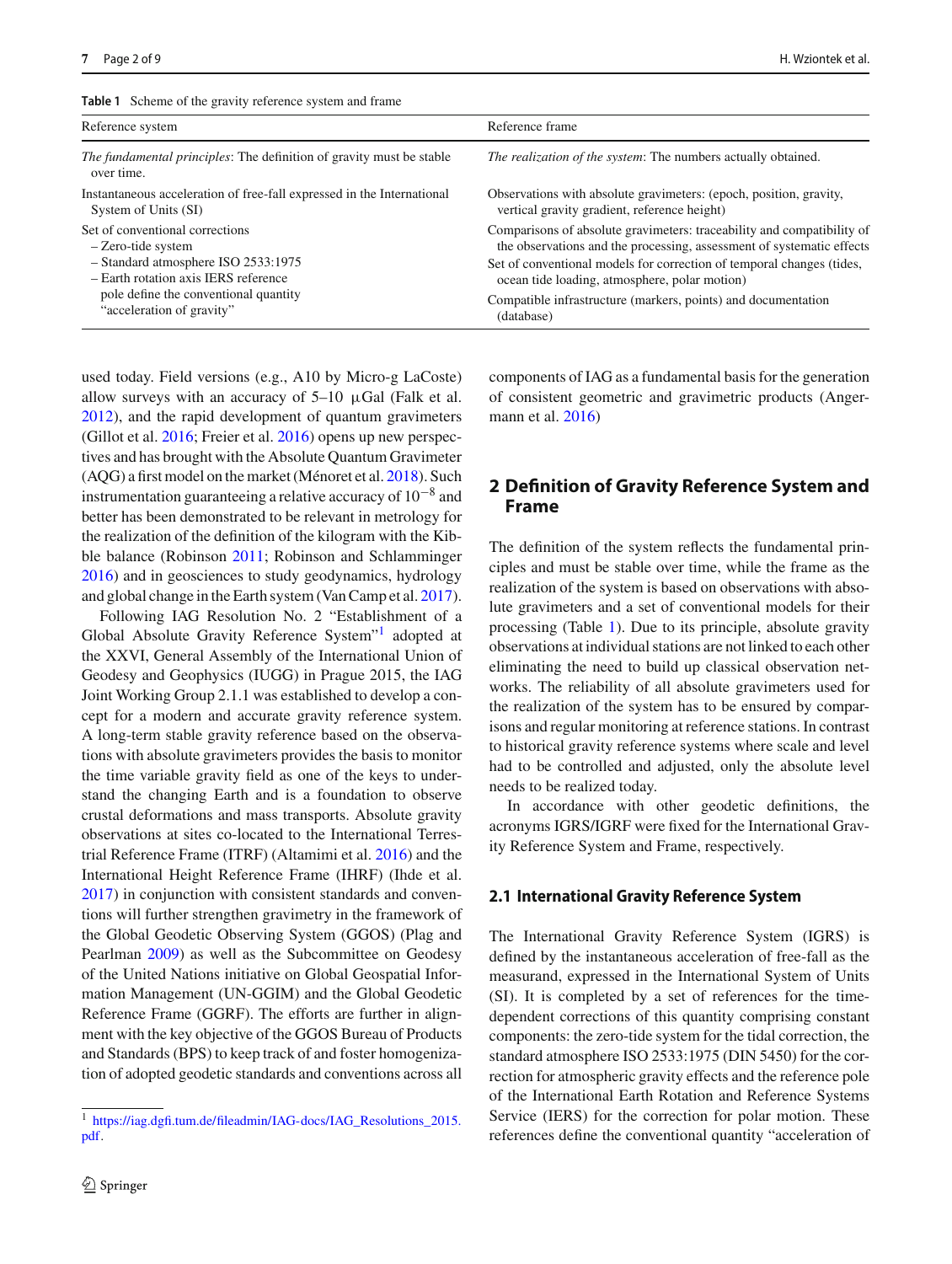gravity". Changing these references should be avoided in the future, to guarantee the long-term stability of the system.

#### **2.2 International Gravity Reference Frame**

The International Gravity Reference Frame (IGRF) as the realization of the IGRS is represented by absolute gravity measurements traceable to the SI that contain conventional temporal gravity corrections. The IGRF contains a global set of stations where reliable absolute gravity values with a relative accuracy of  $10^{-8}$  and better are provided to the users.

Due to the lack of a natural reference for the acceleration of free-fall, absolute gravimeters have to be checked at comparisons, where the gravity reference is realized based on a set of measurements by a group of absolute gravimeters and the functional model for their processing.

The series of key comparisons<sup>2</sup> carried out by the Consultative Committee for Mass and Related Quantities (CCM) of the International Committee for Weights and Measures (CIPM) in context of the CIPM Mutual Recognition Arrangement (MRA) provide the backbone of the IGRF (Wilmes et al. 2016), following the "CCM - IAG Strategy for Metrology in Absolute Gravimetry"<sup>3</sup>, which also describes the traceability chain in gravimetry. Additional comparisons as a component of this strategy are used to distribute the common level further. Besides the key comparison results, the acceptance of all absolute gravimeters participated in comparisons including those not operated by national metrology institutes or their designated laboratories needs to be documented, using the International Absolute Gravity Database AGrav (Wziontek et al. 2012) as registry.

Observations with absolute gravimeters should contain at least the following information tuple:

- Observation epoch,
- Position of the marker (geodetic latitude, longitude, referred to the ITRF),
- Physical height of the marker, including the height system,
- Mean absolute gravity value after applying the corrections documented in Sect. 3
- The height above the marker where the absolute gravity value is referred to,
- Vertical gravity gradient used for transfer of the gravity value along the vertical,

Systematic effects common to a particular type of instrument, e.g., for self-attraction (Niebauer et al. 2012; Pálinkáš et al. 2012; Biolcati et al. 2012; Li et al. 2015b, a), diffraction of the laser beam (van Westrum and Niebauer 2003; Robertsson 2007), verticality (Křen et al. 2018) or signal distortion (Křen et al.  $2019$ ) need to be documented and applied.

A set of conventional models as described in Sect. 3 define minimum requirements for the correction of temporal gravity changes covering the Earth tides, ocean tide loading, atmospheric variations and polar motion and the transfer to a reference height.

# **3 IGRS Conventions 2020**

The presented conventions are based on the International Absolute Gravity Basestation Network (IAGBN): Absolute Gravity Observations Data Processing Standards by Boedecker (1988) which are already applied for decades. They are mostly implemented by processing software like the "g" Absolute Gravity Processing Software by Micro-g  $LaCoste<sup>4</sup>$ . Minor updates were necessary to reflect the current state of the art and the compatibility with existing processing results. A further unification of processing standards is subject of the IAG Joint Working Group 2.1.2 "Unified file formats and processing software for high-precision gravimetry". Where applicable, the basis for the following recommendations is in accordance with the IAG/IUGG resolutions and the IERS Conventions (2010) (Petit and Luzum 2010). Definitions of the IGRS which are not subject to future changes are *emphasized*. All corrections and reductions should be added to measured quantities.

#### **3.1 Light propagation delay correction**

For absolute gravimeters based on classical laser interferometry, each individual time sample should be corrected by

$$
\delta t = k z(t)/c \tag{1}
$$

where  $z(t)$  is the position of the test mass corresponding to the time *t* and  $c = 299\,792\,458 \,\mathrm{m s}^{-1}$  is the speed of light (IAG 1983 Resolution No. 1). The correction has a negative sign  $(k = -1)$  if the interferometer is positioned above the test mass, and a positive sign  $(k = +1)$  if below (Nagornyi et al. 2011a, b). The latter case is the standard for most of the users.

For absolute gravimeters based on an atom interferometer, the retardation effects caused by the finite speed of light have to be compensated accordingly, e.g., by the measurement scheme.

 $\sqrt{2}$  A key comparison is one of the set of comparisons to test the principal techniques and methods in the field.

<sup>3</sup> [http://www.bipm.org/wg/CCM/CCM-WGG/Allowed/2015](http://www.bipm.org/wg/CCM/CCM-WGG/Allowed/2015-meeting/CCM_IAG_Strategy.pdf) [meeting/CCM\\_IAG\\_Strategy.pdf.](http://www.bipm.org/wg/CCM/CCM-WGG/Allowed/2015-meeting/CCM_IAG_Strategy.pdf)

<sup>4</sup> [http://microglacoste.com/product/micro-g-lacostes-g-absolute](http://microglacoste.com/product/micro-g-lacostes-g-absolute-gravity-processing-software/)[gravity-processing-software/.](http://microglacoste.com/product/micro-g-lacostes-g-absolute-gravity-processing-software/)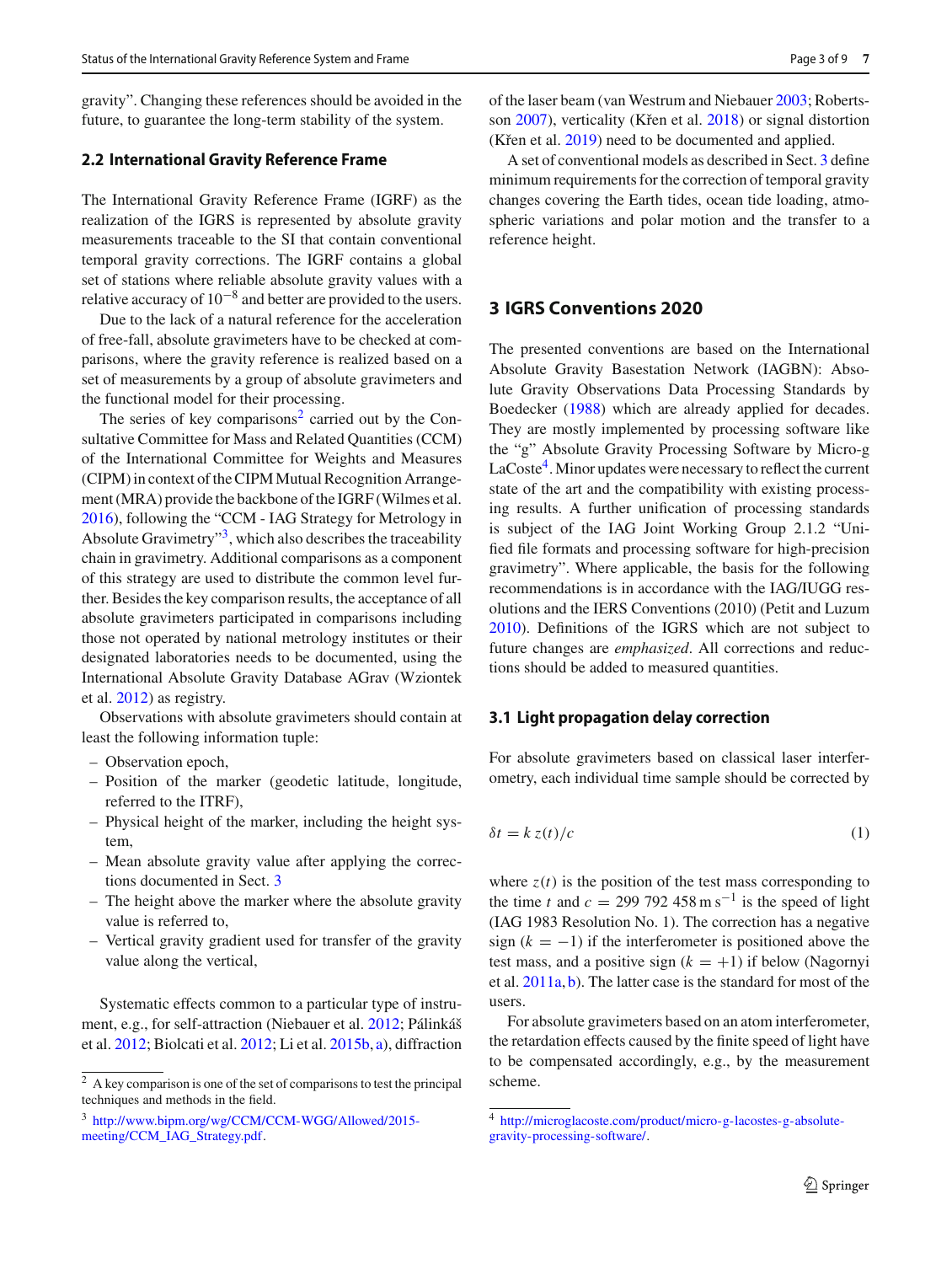#### **3.2 Earth tides**

The reduction of Earth tides should be based on the development of the tide-generating potential of Tamura (1987) with 1200 constituents, expanded up to the fourth-degree potential of the Moon and the third-degree of the Sun. Higher resolution and well recognized developments, like Hartmann and Wenzel (1995) or Kudryavtsev (2004), can also be applied. To account for the response of the Earth due to tidal deformation, parameters (amplitude factors and phase lags) deduced from observations or from a recognized Earth model, preferably Dehant et al. (1999), should be used. The details must be reported as part of the observation document.

The permanent part of the tide-generating potential can be written as

$$
M_0 S_0 = A \left(\frac{r}{r_0}\right)^2 \left(\sin^2 \Phi - \frac{1}{3}\right) \tag{2}
$$

where  $\Phi$  is the geocentric latitude,  $r$  the radial distance of the observation point and  $r_0$  a scaling factor for distances. With the normalization  $r_0 = 6378136.3$  m used in the tidal potential coefficients in Hartmann and Wenzel (1995) which is commonly applied in software for tidal analysis and prediction, the value  $A = -2.9166 \,\mathrm{m}^2 \,\mathrm{s}^{-2}$  in the epoch 2000.0 can be deduced from the IERS Conventions (2010). The tidal developments mentioned in the first paragraph all agree with this value of *A* within the last digit given. They also include the rate of change in *A* which is  $-0.0009 \text{ m}^2 \text{ s}^{-2}$ /century. Any of them can be used to calculate the  $M_0S_0$  and derived quantities. The correction for the permanent tide is for gravity

$$
dg\left(M_0S_0\right) = -\delta \frac{\partial}{\partial n}M_0S_0\tag{3}
$$

where the derivative is taken in the direction of the downward vertical. This is implemented in programs of tidal synthesis. According to IAG Resolution No. 16 of 1983, the indirect effect due to the permanent yielding of the Earth should not be removed, which effectively results in the zero-tide system. Therefore, the *correction for the permanent tide*  $M_0 S_0$  *must be included with an amplitude factor* δ *of 1.0*.

The transformation from mean-tide gravity to zero-tide gravity can also be conveniently performed by writing  $dg(M_0 S_0)$  as a function of geodetic latitude  $\varphi$ . We then have (Mäkinen 2020)

$$
dg(M_0S_0) = 30.49 - 90.95 \sin^2(\varphi) - 0.31 \sin^4(\varphi) 10^{-8} \text{ m s}^{-2}
$$
\n(4)

#### **3.3 Ocean tide loading**

Where no local tidal model from observations is available, the effect of ocean tide loading needs to be corrected. The loading effect should in general be calculated based on the model FES2004 (Letellier 2004; Lyard et al. 2006). Other recognized ocean tide models may be used for specific regions, if providing a better correction. It is recommended to obtain the site specific loading parameters (amplitude and phase) from the Ocean Tide Loading Provider<sup>5</sup> (Bos and Scherneck 2013). In order to obtain most precise results, it is strongly suggested to include an interpolation into the complete tidal spectrum using an admittance obtained from the given set of coefficients for the main tidal constituents. This is implemented, e.g., in the program packages  $SPOTL<sup>6</sup>$  (Agnew 2012) or ttimm7.

# **3.4 Polar motion**

Variations in the geocentric position of the Earth's rotation axis (polar motion) cause deformation within the Earth due to centrifugal forces. *The actual position of the rotational axis is referenced to the IERS pole* and described by the pole coordinates (Bizouard et al. 2019). The gravity correction for the solid Earth pole tide is expressed by, e.g., Wahr (1985)

$$
\delta g = -\delta \omega^2 a \, 2 \sin(\varphi) \cos(\varphi) \left( x \cos(\lambda) - y \sin(\lambda) \right) \, \text{m s}^{-2} \tag{5}
$$

where

*x*, *y* pole coordinates in rad  $\omega$  = 7 292 115 × 10<sup>-11</sup> rad s<sup>-1</sup> mean angular velocity  $a = 6378136.6$  m equatorial radius of the Earth<sup>8</sup>  $\varphi$ ,  $\lambda$  geodetic coordinates of the observation point, (longitude positive east of Greenwich).  $\delta = 1.164$  is the amplitude factor for the elastic response of the Earth.

The pole coordinates should be taken from the EOP data as released by  $IERS<sup>9</sup>$ . At present, a reduction for angular velocity (length of day) variations is not recommended.

#### **3.5 Atmosphere**

The lumped effects of direct gravitation of air mass changes and indirect effect via deformation of the solid Earth have been determined empirically from air pressure variations. It is recommended to reduce these effects through (IAG 1983 Resolution No. 9)

<sup>5</sup> [http://holt.oso.chalmers.se/loading/.](http://holt.oso.chalmers.se/loading/)

<sup>6</sup> [https://igppweb.ucsd.edu/~agnew/Spotl/spotlmain.html.](https://igppweb.ucsd.edu/~agnew/Spotl/spotlmain.html)

<sup>7</sup> [http://holt.oso.chalmers.se/hgs/ttimm/index.html.](http://holt.oso.chalmers.se/hgs/ttimm/index.html)

<sup>8</sup> The small difference to the value of *a* as given in Boedecker (1988) has no impact on this correction.

<sup>9</sup> [https://www.iers.org/IERS/EN/DataProducts/EarthOrientationData/](https://www.iers.org/IERS/EN/DataProducts/EarthOrientationData/eop.html) [eop.html.](https://www.iers.org/IERS/EN/DataProducts/EarthOrientationData/eop.html)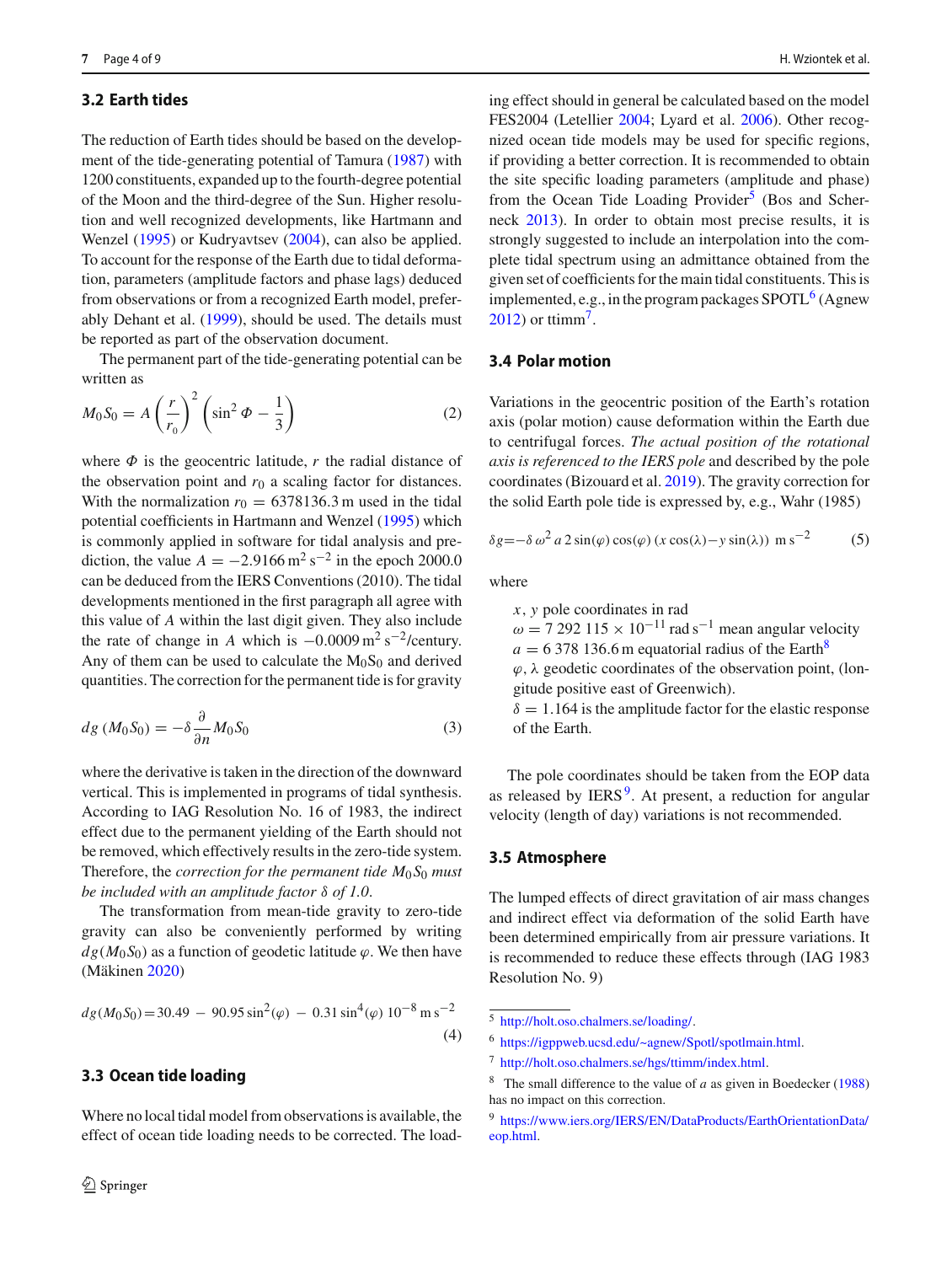$$
\Delta g = 0.3 \cdot \Delta p \, 10^{-8} \,\mathrm{m\,s}^{-2} \tag{6}
$$
  

$$
\Delta p = (p_a - p_n) \,\mathrm{hPa} \tag{7}
$$

with

*pa* actual observed air pressure

*pn* normal air pressure

*The normal air pressure is referred to the ISO 2533:1975 (DIN 5450) Standard Atmosphere*

$$
p_n = 1013.25 \left(1 - 0.0065 \cdot H / 288.15\right)^{5.2559} \text{hPa} \tag{8}
$$

where *H* is the physical height of the station in meters. The applied value of  $p_n$  needs to be documented for each measurement.

The use of more advanced models, e.g., based on numerical weather models as provided by the EOST Loading Service<sup>10</sup> (Boy et al. 2009) or Atmacs<sup>11</sup> (Klügel and Wziontek 2009), must be documented. It is particularly important to ensure that no constant contributions from these models have an impact to ensure the compatibility with Eq. (6).

#### **3.6 Hydrology**

Hydrological phenomena may have a large influence on absolute gravity, and repeated measurements of absolute gravity can in turn be used to study hydrology. However, the magnitude of hydrological corrections on absolute gravity cannot be quantified because an absolute reference for water storage changes is currently not uniquely accessible, e.g., by global models of continental hydrology. Furthermore, the largest impact originates from local water storage changes in the vicinity of the station. The characterization is complex and highly site dependent and requires extensive supplemental in situ instrumentation (Creutzfeldt et al. 2008, 2010). Large-scale water storage changes are also significant and reach up to several  $10^{-8}$  m s<sup>-2</sup>, in terms of both Newtonian attraction and the deformation due to surface loading (Boy and Hinderer 2006) but their quantification depends strongly on the choice of the global hydrology model (Creutzfeldt et al. 2010). Due to a missing normal reference, its complexity and uncertainty, corrections for local or large-scale water storage changes are currently not recommended to be applied to gravity values submitted to the IGRF.



**Fig. 1** Schematic representation of the effective position on the free-fall trajectory, where the determined *g* is independent of the constant VGG  $\gamma$ used within the observation equation of corner-cube gravimeters. The effective measurement height *h*∗ has its origin within the gravimeter itself (start of data acquisition) and depends on the processed section of the zero crossings. The effective instrumental height *h*∗ *ins* depends also on the setup of the gravimeter and has to be known to transfer the gravity value to a reference level (usually top of the benchmark) by using a VGG that can differ from  $\gamma$ 

# **3.7 Absolute gravity height reference**

The results of absolute gravity measurements are presented usually at a specific height above the station marker that mainly depends on the gravimeter type. The absolute gravity value should be referred to the effective position on the free-fall trajectory (Pálinkáš et al. 2012). At this position, the gravity value is invariant under changes of the constant vertical gravity gradient (VGG) used in the observation equation of corner-cube gravimeters (Niebauer et al. 1995). Hence, the evaluation of absolute gravity measurements and the transfer of the gravity value to a given height above the benchmark (Sect. 3.8) can be handled separately.

In order to associate the measured gravity value with a specific height above the marker (reference: highest point of the marker), it is recommended to provide the distance between the effective position on the free-fall trajectory and the marker, labeled as the "effective instrumental height" in Fig. 1. It allows for a correct transfer of the gravity value to any other height above or on top of the benchmark. In contrast, the "effective measurement height" as introduced, e.g., by Niebauer (1989) or Timmen (2003), refers to the same position but has its reference inside the gravimeter at the start of the data acquisition  $(t = 0s, Fig. 1)$  or at the position  $z = 0$  m, respectively.

<sup>10</sup> [http://loading.u-strasbg.fr/.](http://loading.u-strasbg.fr/)

<sup>&</sup>lt;sup>11</sup> [http://atmacs.bkg.bund.de/.](http://atmacs.bkg.bund.de/)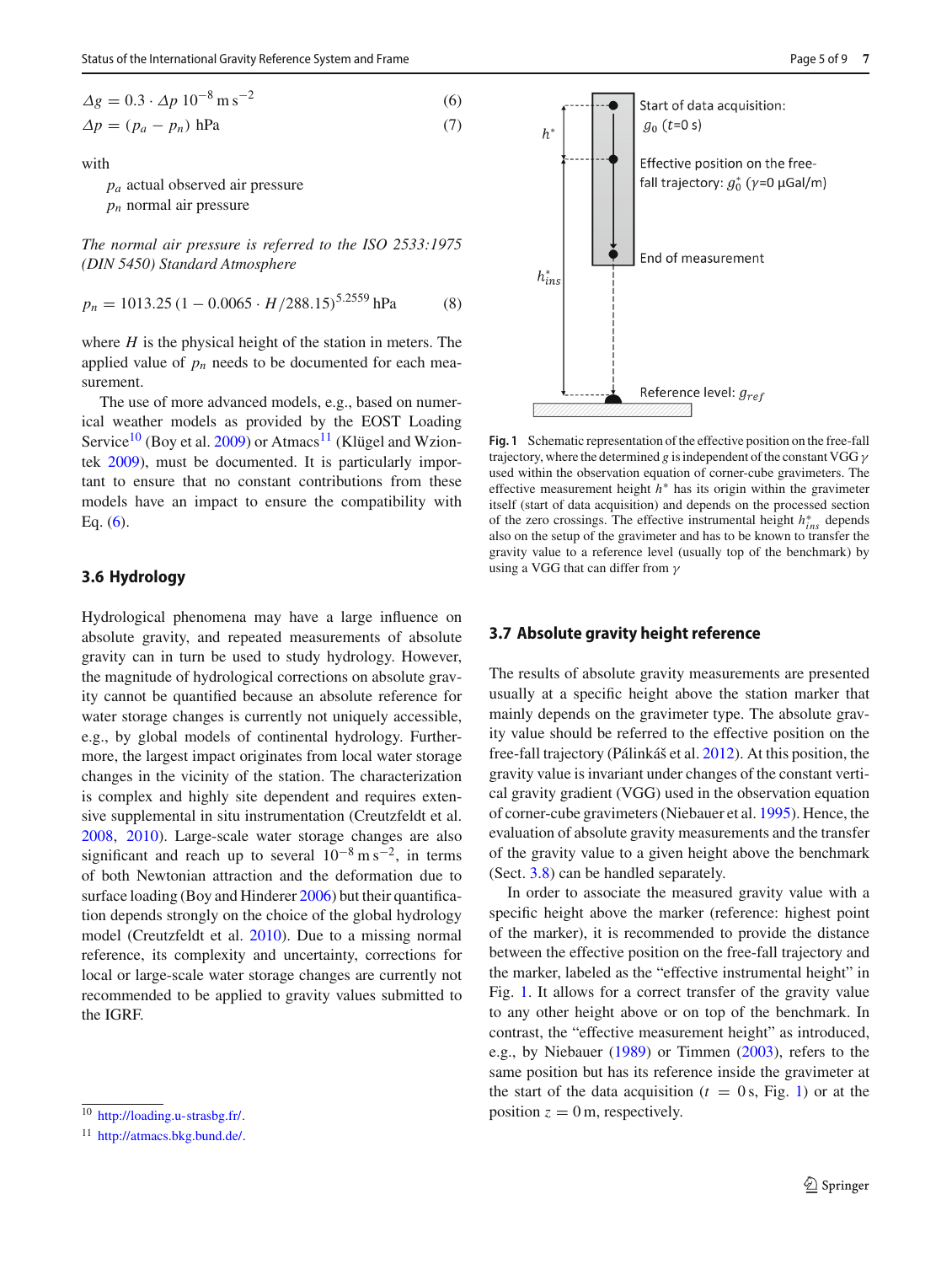The effective instrumental height depends on the type of absolute gravimeter, its actual setup and the processed section of the zero crossings. For the FG5, FG5–X and A10 gravimeters, it ranges around 1.21 m, 1.27 m and 0.68 m, respectively. The effective position on the free-fall trajectory should be determined individually following, e.g., the simple empirical approach as given in Pálinkáš et al. (2012), allowing for an accuracy better than 0.1 mm.

A transfer from the effective instrumental height to any other height above the marker requires additional information about the VGG and is increasing the uncertainty of the absolute gravity value. Therefore, for highest accuracy it is preferred to provide the gravity value at the effective instrumental height which should be determined with an accuracy of about 1 mm. Alternatively, it is possible to report the gravity value at any height of the user's choice, however, by applying the same constant vertical gravity gradient  $\gamma$  as used in the observation equation of absolute gravimeters. This allows to restore the gravity value to the effective instrumental height and further apply a more precise/actual vertical transfer according to Sect. 3.8.

The following set of information has to be reported along with the gravity value referred to the height above the marker:

- 1. The effective instrumental height (preferably the same as reported with the gravity value). If missing, the height based on gravimeter type can be used.
- 2. The VGG used in the observation equation.

In case that the gravity value was evaluated exactly at the effective instrumental height, the VGG is not strictly necessary but should nevertheless be reported.

#### **3.8 Vertical gravity gradient**

In order to transfer the absolute gravity value from the effective instrumental height to a common reference height, e.g., to harmonize results by different instruments or to refer the result to the marker on the benchmark, the actual vertical gravity gradient above the benchmark should be used. This gradient can be different from those used within the observation equation of free-fall (Sect. 3.7) and can be also approximated by higher order polynomials. It is recommended to include any available information about the gradient determination along the vertical (constant value, polynomial model, etc.) in the report of absolute gravity measurements.

At the reference and comparison stations, it is recommended to determine gradients from measurements of relative gravimeters carried out at least at three levels above the benchmark, covering the range of typical instrument heights. If no information about the vertical gravity gradient can be obtained, the normal vertical gravity gradient of  $-308.6 \times 10^{-8}$  s<sup>-2</sup> should be applied.

### **4 Infrastructure**

The main infrastructure of the IGRF is formed by gravity stations of three different types:

- **Reference stations** are essential to ensure a long-term stable absolute gravity reference. Here, a gravity reference function provides the mean absolute level and residual gravity variations after reduction of time-dependent gravity effects as given in Sect. 3. It can be derived from continuous operation of a superconducting gravimeter (SG) in combination with repeated absolute gravity observations or a continuously operated absolute quantum gravimeter. If a continuous monitoring is not possible, repeated absolute gravity observations every two months are recommended to capture annual variations, mainly of hydrological origin. For stations operating a SG, it is recommended to perform absolute gravity observations every two years for the determination of the SG instrumental drift. Stations of the International Geodynamics and Earth Tide Service (IGETS) (Boy et al. 2020) with long-term SG records should become an essential part of the IGRF.
- **Comparison stations** are reference stations as described above with extended facilities to check the compatibility of instruments, either based on continuous gravity monitoring or by simultaneous measurements of at least two absolute gravimeters. Calibration may serve as a tool to document significant systematic deviations in order to improve or restore the compatibility and should follow the "CCM – IAG Strategy for Metrology in Absolute Gravimetry".
- **Core stations** provide a link to the ITRF where at least one space geodetic technique is established and GGOS core sites play an essential role. A GGOS core site is a geodetic observatory that defines terrestrial reference points in the space and time domain and in the presence of the Earth's gravity field permanently by delivering decadal time series. Observational data from complementary co-located instruments are used in a synergistic way, to obtain the most accurate global reference frame (Appleby et al. 2015). In accordance with the GGOS requirements for core sites, it is therefore recommended to continuously monitor temporal gravity variations and to repeat absolute gravity observations at all GGOS core sites.

In order to guarantee sustainability of the gravity reference frame, all stations of the IGRF need to be indicated by a permanent marker. All measurements at these stations should be documented and archived in the IAG absolute gravity database (AGrav) operated by BGI (Bureau Gravimétrique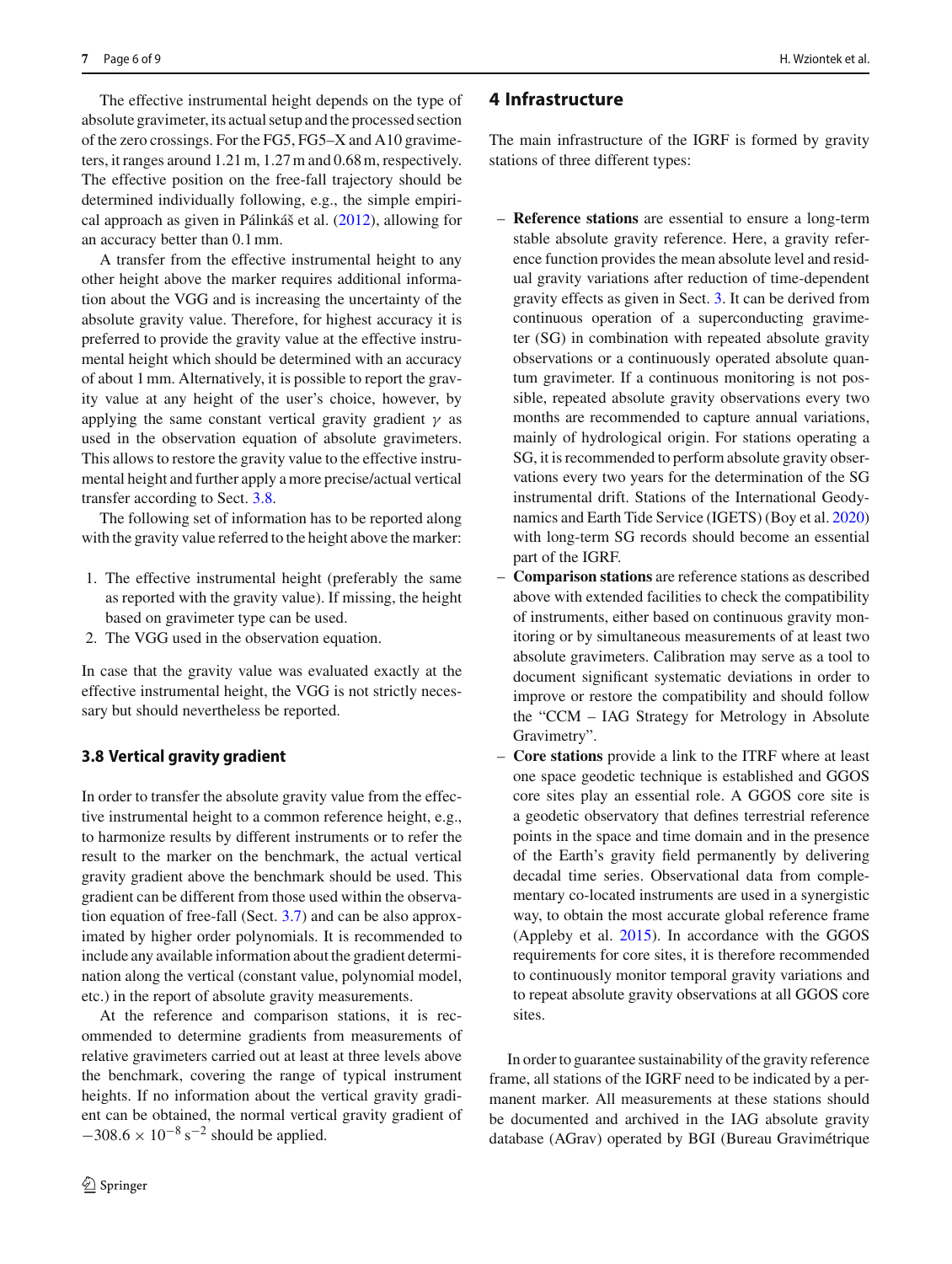International<sup>12</sup>) and IGETS (International Geodynamics and Earth Tide Service<sup>13</sup>) for static and time variable measurements respectively. By this, the basis for the further development of compatible infrastructure on the national level is provided.

# **5 Conclusions and Outlook**

A concept for the gravity reference system and the frame as its realization is described, based on the instantaneous acceleration of free-fall as the measurand, the traceability to the International System of Units (SI) and sets of conventional gravity corrections for time-invariant and time-dependent components of gravity effects. While the system must remain stable over time, the frame is realized by observations with absolute gravimeters corrected for temporal gravity changes by models which may be adapted to future improvements. A set of models along with well-established standards are proposed, representing minimum requirements.

The IGRF is realized by measurements with absolute gravimeters at any time. These instruments need to be compared at different levels, from international comparisons under guidance of the CIPM to additional comparisons for users in geosciences. This is an essential part of the concept and underlines the need to continue the common efforts of metrology and geodesy. To ensure their stability, the instruments should be further monitored at reference stations where a gravity reference function is available.

To make the IGRF accessible to users and to finally replace the previous IGSN71 network, an adequate infrastructure based on absolute gravity measurements needs to be built up. This requires the support of international and national institutions, agencies and governmental bodies in charge of geodetic infrastructure which are encouraged to establish compatible first order gravity networks and to provide information about existing absolute gravity observations. This was acknowledged by IAG with Resolution No. 4 of 2019 and provides the frame for activities IAG Joint Working Group 2.1.1. to establish the IGRF.

A modern and precise absolute gravity reference system will serve as a long-term and precise gravity reference for IAG's Global Geodetic Observing System and will contribute to the establishment of the Global Geodetic Reference Frame (GGRF) of UN-GGIM.

**Acknowledgements** The authors sincerely thank the members of the IAG Joint Working Group 2.1.1 "Establishment of a global absolute gravity reference system" for their cooperation and numerous, highly valuable comments and suggestions. We further thank three anonymous reviewers who helped us to improve this paper. V. P. acknowledges the financial support from the project "Research related with International Gravity Reference System" funded by the Ministry of Education, Youth and Sports of the Czech Republic (MSMT) under grant no. LTT19008. The authors also thank the agencies CNES, CNRS/INSU, IGN, IRD (France) and BKG (Germany) for their support to BGI activities in absolute gravimetry.

**Author contributions** The concept was developed by all authors in the frame of IAG Joint Working Group 2.1.1 chaired by H.W. and S.B. The paper was written by H.W. with contributions from S.B. and G.G., R.F and A.R., J.M., V.P. and L.V.

**Funding** Open Access funding enabled and organized by Projekt DEAL.

**Data availability statement** This paper is not based on datasets.

**Open Access** This article is licensed under a Creative Commons Attribution 4.0 International License, which permits use, sharing, adaptation, distribution and reproduction in any medium or format, as long as you give appropriate credit to the original author(s) and the source, provide a link to the Creative Commons licence, and indicate if changes were made. The images or other third party material in this article are included in the article's Creative Commons licence, unless indicated otherwise in a credit line to the material. If material is not included in the article's Creative Commons licence and your intended use is not permitted by statutory regulation or exceeds the permitted use, you will need to obtain permission directly from the copyright holder. To view a copy of this licence, visit [http://creativecomm](http://creativecommons.org/licenses/by/4.0/) [ons.org/licenses/by/4.0/.](http://creativecommons.org/licenses/by/4.0/)

# **References**

- Agnew DC (2012) SPOTL: Some Programs for Ocean-Tide Loading. UC San Diego: Library—Scripps Digital Collection, La Jolla CA, [https://escholarship.org/uc/item/954322pg.](https://escholarship.org/uc/item/954322pg) Accessed 9 Oct 2020
- Altamimi Z, Rebischung P, Métivier L, Collilieux X (2016) ITRF2014: a new release of the International Terrestrial Reference Frame modeling nonlinear station motions. J Geophys Res Solid Earth 121(8):6109–6131. <https://doi.org/10.1002/2016JB013098>
- Angermann D, Gruber T, Gerstl M, Heinkelmann R, Hugentobler U, Sánchez L, Steigenberger P (2016) GGOS Bureau of Products and Standards: inventory of standards and conventions used for the generation of IAG products.In: Drewes H, Kuglitsch F, Adám J, Rózsa S (eds) The geodesist's handbook 2016. J Geod 90(10):1095–1156. <https://doi.org/10.1007/s00190-016-0948-z>
- Appleby G, Behrend D, Bergstrand S, Donovan H, Emerson C, Esper J, Hase H, Long J, Ma C, McCormick D, Noll C, Pavlis E, Ferrage P, Pearlman M, Saunier J, Stowers D, Wetzel S (2015) GGOS Requirements for Core Sites (Revision 2). Technical report, Global Geodetic Observing System (GGOS)
- Biolcati E, Svitlov S, Germak A (2012) Self-attraction effect and correction on three absolute gravimeters. Metrologia 49(4):560–566. <https://doi.org/10.1088/0026-1394/49/4/560>
- Bizouard C, Lambert S, Gattano C, Becker O, Richard JY (2019) The IERS EOP 14C04 solution for Earth orientation parameters consistent with ITRF 2014. J Geod 93(5):621–633. [https://doi.org/10.](https://doi.org/10.1007/s00190-018-1186-3) [1007/s00190-018-1186-3](https://doi.org/10.1007/s00190-018-1186-3)
- Boedecker G (1988) The International Absolute Gravity Basestation Network (IAGBN). Absolute gravity observations data processing standards and station documentation. BGI Bull d'Inf 63:51–57
- Bos MS, Scherneck HG (2013) Computation of Green's functions for ocean tide loading. In: Xu G (ed) Sciences of Geodesy - II: Innova-

<sup>12</sup> [http://bgi.obs-mip.fr/.](http://bgi.obs-mip.fr/)

<sup>13</sup> [http://igets.u-strasbg.fr/.](http://igets.u-strasbg.fr/)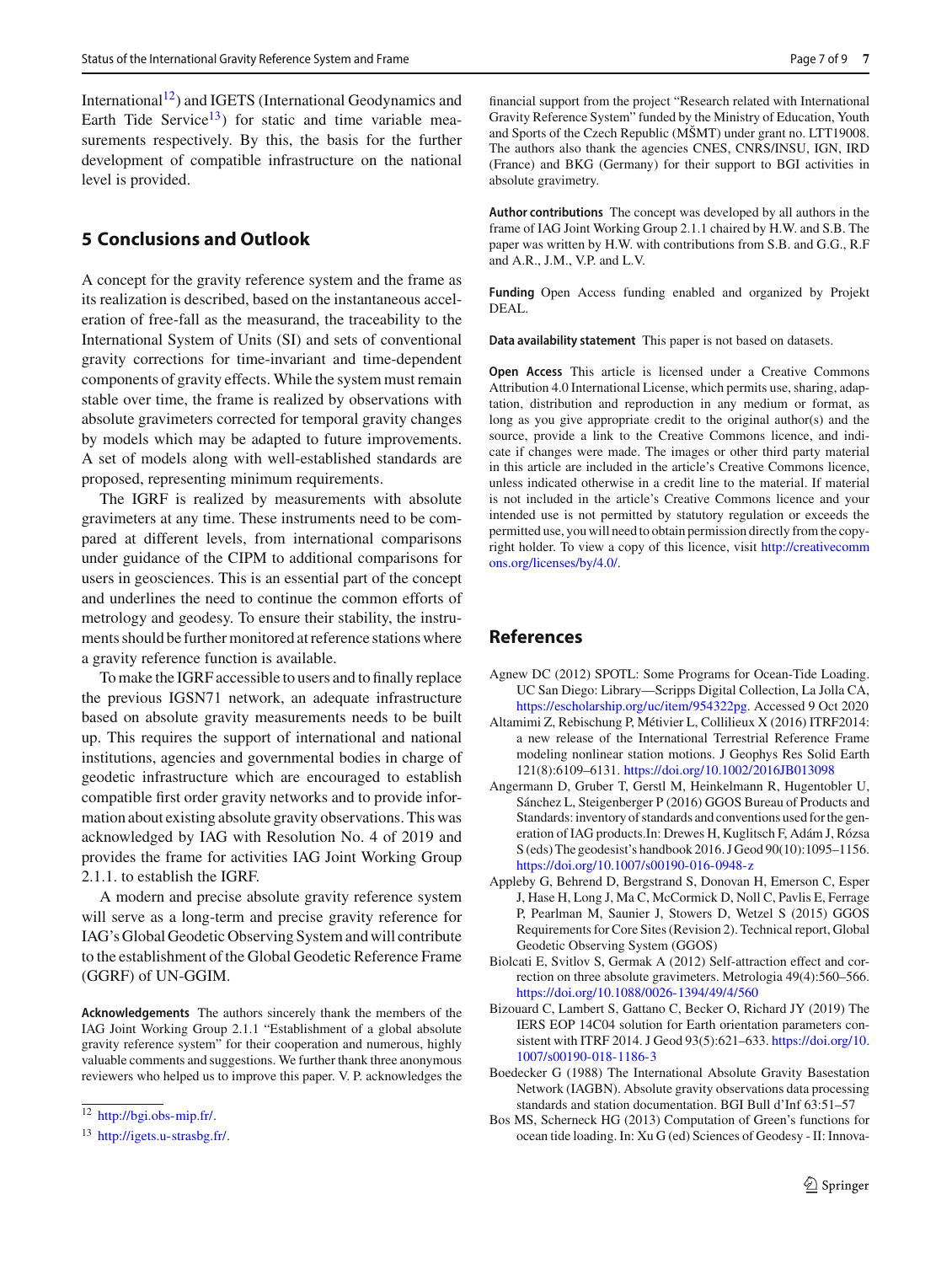tions and Future Developments, Springer, Berlin, pp 1–52. [https://](https://doi.org/10.1007/978-3-642-28000-9_1) [doi.org/10.1007/978-3-642-28000-9\\_1](https://doi.org/10.1007/978-3-642-28000-9_1)

- Boy J, Barriot J, Förste C, Voigt C, Wziontek H (2020) Achievements of the first 4 years of the International Geodynamics and Earth Tide Service (IGETS) 2015–2019. In: International Association of Geodesy Symposia, Springer, [https://doi.org/10.1007/](https://doi.org/10.1007/1345_2020_94) [1345\\_2020\\_94](https://doi.org/10.1007/1345_2020_94)
- Boy JP, Hinderer J (2006) Study of the seasonal gravity signal in superconducting gravimeter data. J Geodyn 41(1):227–233, [https://](https://doi.org/10.1016/j.jog.2005.08.035) [doi.org/10.1016/j.jog.2005.08.035,](https://doi.org/10.1016/j.jog.2005.08.035) [http://www.sciencedirect.](http://www.sciencedirect.com/science/article/pii/S0264370705001341) [com/science/article/pii/S0264370705001341,](http://www.sciencedirect.com/science/article/pii/S0264370705001341) earth Tides and Geodynamics: Probing the Earth at Sub-Seismic Frequencies
- Boy JP, Longuevergne L, Boudin F, Jacob T, Lyard F, Llubes M, Florsch N, Esnoult MF (2009) Modelling atmospheric and induced non-tidal oceanic loading contributions to surface gravity and tilt measurements. J Geodyn 48(3):182–188. [https://doi.org/10.1016/](https://doi.org/10.1016/j.jog.2009.09.022) [j.jog.2009.09.022](https://doi.org/10.1016/j.jog.2009.09.022)
- Creutzfeldt B, Güntner A, Klügel T, Wziontek H (2008) Simulating the influence of water storage changes on the superconducting gravimeter of the Geodetic Observatory Wettzell, Germany. Geophysics 73(6):WA95–WA104. <https://doi.org/10.1190/1.2992508>
- Creutzfeldt B, Güntner A, Wziontek H, Merz B (2010) Reducing local hydrology from high-precision gravity measurements: a Lysimeter-based approach. Geophys J Int 183(1):178–187. [https://](https://doi.org/10.1111/j.1365-246X.2010.04742.x) [doi.org/10.1111/j.1365-246X.2010.04742.x](https://doi.org/10.1111/j.1365-246X.2010.04742.x)
- Dehant V, Defraigne P, Wahr JM (1999) Tides for a convective Earth. J Geophys Res 104(B1):1035–1058. [https://doi.org/10.](https://doi.org/10.1029/1998JB900051) [1029/1998JB900051](https://doi.org/10.1029/1998JB900051)
- Falk R, Müller J, Lux N, Wilmes H, Wziontek H (2012) Precise Gravimetric Surveys with the Field Absolute Gravimeter A-10. In: Kenyon S, Pacino MC, Marti U (eds) Geodesy for Planet Earth. Springer, Berlin, pp 273–279. [https://doi.org/10.1007/978-3-642-](https://doi.org/10.1007/978-3-642-20338-1_33) [20338-1\\_33](https://doi.org/10.1007/978-3-642-20338-1_33)
- Freier C, Hauth M, Schkolnik V, Leykauf B, Schilling M, Wziontek H, Scherneck HG, Müller J, Peters A (2016) Mobile quantum gravity sensor with unprecedented stability. J Phys Conf Ser 723:012050. <https://doi.org/10.1088/1742-6596/723/1/012050>
- Gillot P, Cheng B, Imanaliev A, Merlet S, Santos FPD (2016) The LNE -SYRTE cold atom gravimeter. In: Proceedings of the 30th EFTF, York, United Kingdom, 4th-7th April 2016
- Hartmann T, Wenzel HG (1995) The HW95 tidal potential catalogue. Geophys Res Lett 22(24):3553–3556. [https://doi.org/10.](https://doi.org/10.1029/95GL03324) [1029/95GL03324](https://doi.org/10.1029/95GL03324)
- Ihde J, Sánchez L, Barzaghi R, Drewes H, Foerste C, Gruber T, Liebsch G, Marti U, Pail R, Sideris M (2017) Definition and proposed realization of the International Height Reference System (IHRS). Surv Geophys 38(3):549–570. [https://doi.org/10.1007/](https://doi.org/10.1007/s10712-017-9409-3) [s10712-017-9409-3](https://doi.org/10.1007/s10712-017-9409-3)
- Klügel T, Wziontek H (2009) Correcting gravimeters and tiltmeters for atmospheric mass attraction using operational weather models. J Geodyn 48(3–5):204–210. [https://doi.org/10.1016/j.jog.2009.09.](https://doi.org/10.1016/j.jog.2009.09.010) [010](https://doi.org/10.1016/j.jog.2009.09.010)
- Křen P, Pálinkáš V, Mašika P (2018) On the determination of verticality and Eötvös effects in absolute gravimetry. Metrologia 55(4):451– 459. <https://doi.org/10.1088/1681-7575/aac522>
- Křen P, Pálinkáš V, Mašika P, Val'ko M (2019) FFT swept filtering: a bias-free method for processing fringe signals in absolute gravimeters. J Geod 93(2):219–227. [https://doi.org/10.1007/s00190-018-](https://doi.org/10.1007/s00190-018-1154-y) [1154-y](https://doi.org/10.1007/s00190-018-1154-y)
- Kudryavtsev SM (2004) Improved harmonic development of the earth tide-generating potential. J Geod 77(12):829–838. [https://doi.org/](https://doi.org/10.1007/s00190-003-0361-2) [10.1007/s00190-003-0361-2](https://doi.org/10.1007/s00190-003-0361-2)
- Letellier T (2004) Etude des ondes de marée sur les plateaux continentaux. PhD thesis, Université de Toulouse III, Ecole Doctorale des Sciences de l'Univers, de l'Environnement et de l'Espace
- Li C, Jy Xu, Feng Jy SU, Dw WU Sq (2015a) Correction of NIM-3A absolute gravimeter for self-attraction effect. In: Cui J, Tan J, Wen X (eds) Ninth International Symposium on Precision Engineering Measurement and Instrumentation, International Society for Optics and Photonics, vol 9446. SPIE, pp 41–46. [https://doi.org/](https://doi.org/10.1117/12.2083901) [10.1117/12.2083901](https://doi.org/10.1117/12.2083901)
- Li Z, Hu H, Wu K, Li G, Wang G, Wang LJ (2015b) Self-attraction effect and correction on the T-1 absolute gravimeter. Metrologia 52(6):793–799. <https://doi.org/10.1088/0026-1394/52/6/793>
- Lyard F, Lefevre F, Letellier T, Francis O (2006) Modelling the global ocean tides: modern insights from FES2004. Ocean Dyn 56(5):394–415. <https://doi.org/10.1007/s10236-006-0086-x>
- Mäkinen J (2020, submitted) The permanent tide and the International Height Reference Frame IHRF. Journal of Geodesy [arXiv:2006.08440](http://arxiv.org/abs/2006.08440)
- Ménoret V, Vermeulen P, LeMoigne N, Bonvalot S, Bouyer P, Landragin A, Desruelle B (2018) Gravity measurements below  $10^{-9}$  g with a transportable absolute quantum gravimeter. Sci Rep 8(1):12300. <https://doi.org/10.1038/s41598-018-30608-1>
- Morelli C, Gantar C, Honkasalo T, McConnell R, Tanner J, Szabo B, U U, Whalen C (1974) The International Gravity Standardization Net 1971 (I.G.S.N.71). International Association of Geodesy, Special Publication 4 [https://apps.dtic.mil/dtic/tr/](https://apps.dtic.mil/dtic/tr/fulltext/u2/a006203.pdf) [fulltext/u2/a006203.pdf.](https://apps.dtic.mil/dtic/tr/fulltext/u2/a006203.pdf) Accessed 9 Oct 2020
- Nagornyi VD, Zanimonskiy YM, Zanimonskiy YY (2011a) Correction due to the finite speed of light in absolute gravimeters. Metrologia 48(3):101–113. <https://doi.org/10.1088/0026-1394/48/3/004>
- Nagornyi VD, Zanimonskiy YM, Zanimonskiy YY (2011b) Correction due to the finite speed of light in absolute gravimeters. Metrologia 48(3):231–231. <https://doi.org/10.1088/0026-1394/48/3/c01>
- Niebauer TM (1989) The effective measurement height of free-fall absolute gravimeters. Metrologia 26(2):115–118. [https://doi.org/](https://doi.org/10.1088/0026-1394/26/2/005) [10.1088/0026-1394/26/2/005](https://doi.org/10.1088/0026-1394/26/2/005)
- Niebauer TM, Sasagawa GS, Faller JE, Hilt R, Klopping F (1995) A new generation of absolute gravimeters. Metrologia 32(3):159– 180. <https://doi.org/10.1088/0026-1394/32/3/004>
- Niebauer TM, Billson R, Ellis B, Mason B, van Westrum D, Klopping F (2011) Simultaneous gravity and gradient measurements from a recoil-compensated absolute gravimeter. Metrologia 48(3):154– 163. <https://doi.org/10.1088/0026-1394/48/3/009>
- Niebauer TM, Billson R, Schiel A, van Westrum D, Klopping F (2012) The self-attraction correction for the FG5X absolute gravity meter. Metrologia 50(1):1–8. <https://doi.org/10.1088/0026-1394/50/1/1>
- Pálinkáš V, Liard J, Jiang Z (2012) On the effective position of the free-fall solution and the self-attraction effect of the FG5 gravimeters. Metrologia 49(4):552–559. [https://doi.org/10.1088/](https://doi.org/10.1088/0026-1394/49/4/552) [0026-1394/49/4/552](https://doi.org/10.1088/0026-1394/49/4/552)
- Petit G, Luzum B (eds) (2010) IERS Conventions (2010), IERS Technical Notes, vol 32, Verlag des Bundesamts für Kartographie und Geodäsie, Frankfurt am Main, Germany, [http://www.iers.org/](http://www.iers.org/TN36) [TN36.](http://www.iers.org/TN36) Accessed 9 Oct 2020
- Plag HP, Pearlman M (2009) Global Geodetic Observing System. Springer, Berlin
- Robertsson L (2007) On the diffraction correction in absolute gravimetry. Metrologia 44(1):35–39. [https://doi.org/10.1088/0026-1394/](https://doi.org/10.1088/0026-1394/44/1/005) [44/1/005](https://doi.org/10.1088/0026-1394/44/1/005)
- Robinson IA (2011) Towards the redefinition of the kilogram: a measurement of the Planck constant using the NPL mark II watt balance. Metrologia 49(1):113–156. [https://doi.org/10.1088/](https://doi.org/10.1088/0026-1394/49/1/016) [0026-1394/49/1/016](https://doi.org/10.1088/0026-1394/49/1/016)
- Robinson IA, Schlamminger S (2016) The watt or Kibble balance: a technique for implementing the new SI definition of the unit of mass. Metrologia 53(5):A46–A74. [https://doi.org/10.1088/0026-](https://doi.org/10.1088/0026-1394/53/5/a46) [1394/53/5/a46](https://doi.org/10.1088/0026-1394/53/5/a46)
- Tamura (1987) A harmonic development of the tide-generating potential. Bull d'Information des Marées Terrestres 9:6813–6855